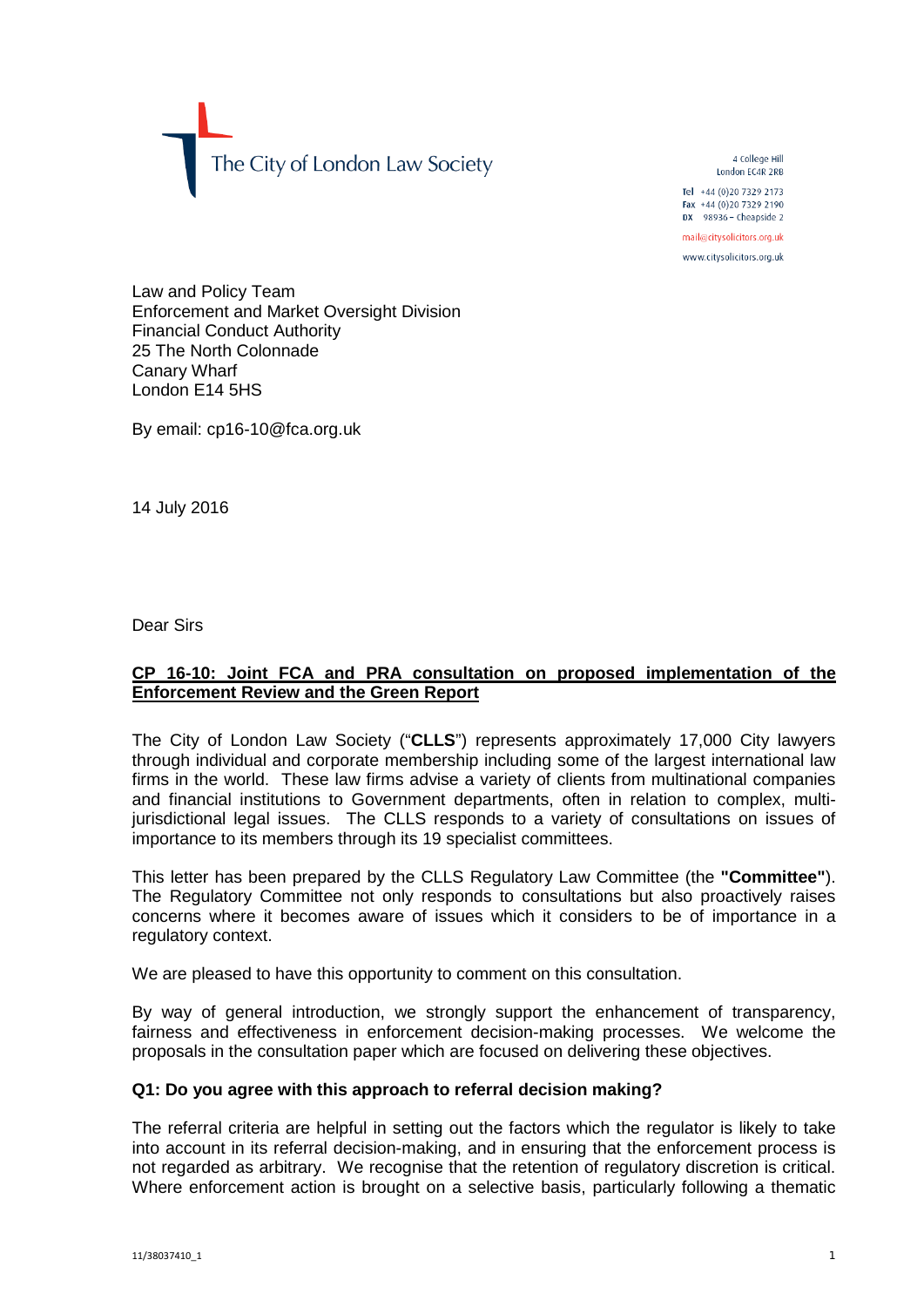review, it is important to provide an explanation for the selection in order to demonstrate fairness and consistency, and potentially provide added incentives in relation to subsequent behaviour.

#### *Referral criteria and listing rule breaches*

We acknowledge that in respect of those outside the regulated sector, the alternatives to enforcement action available to address market abuse are more limited, and that the FCA will wish to give greater emphasis to the seriousness and deterrence value of a particular case when making such decisions. We are however less persuaded that the same limitations remain in respect of listing breaches; we consider that the new requirements and powers introduced by the Market Abuse Regulation and the will in practice extend the possibility for the use of early-intervention tools and will extend the regulator's ability to restrict certain activities, as indeed do the Listing Principles. We would accordingly urge the regulator to reconsider the application of the referral criteria in the light of those new requirements and powers.

#### *Providing examples of cooperation/subsequent remedial action as significant factors in decision not to take formal enforcement action*

We agree that, for the reasons identified in paragraph 2.17, it is appropriate for the FCA to focus on identifying those cases where the significant extent of cooperation and remediation was a large factor in deciding not to refer a case to enforcement, or in other significant enforcement decision-making. We would encourage the regulator to seek to identify more examples of such cases; we consider these examples to be particularly helpful for firms whose relationship with the regulator is limited to the contact centre, and for their employees.

#### *Identifying the right regulatory response*

Although it is not entirely clear from the consultation paper what steps the FCA will take towards regularly reviewing the performance and composition of its Steering Groups, we acknowledge the FCA's commitment to continue to keep the framework under review; it would be helpful if the outcome of such reviews were referred to in the Annual Report. The publication of the referral criteria, and of the summary of the referral process and framework, provides helpful clarity.

#### *Transparency of enforcement activities*

Whilst the annual publication of information about disciplinary outcomes through the Enforcement Annual Performance Account, and the feedback from thematic reviews, are very valuable in helping firms ensure firm- or scenario-specific lessons are learnt, these only become available long after the event.

We are of the view that it would be possible for the regulator to publish more by way of early warnings through soft guidance mechanisms (e.g. Dear CEO letters, newsletters) which reflect issues and concerns which are in fact emerging from its enforcement work.

By way of example, we have experience of supervision teams taking positions which at the time appeared to depart from previous guidance, but which, it subsequently transpired after the publication of a Final Notice many months later, reflected an early regulatory response to concerns were being identified in a particular ongoing particular enforcement case. To the extent that early warnings are present, it seems to us that they could communicated to a much wider group of firms through soft guidance publications than through ad-hoc supervisory interactions.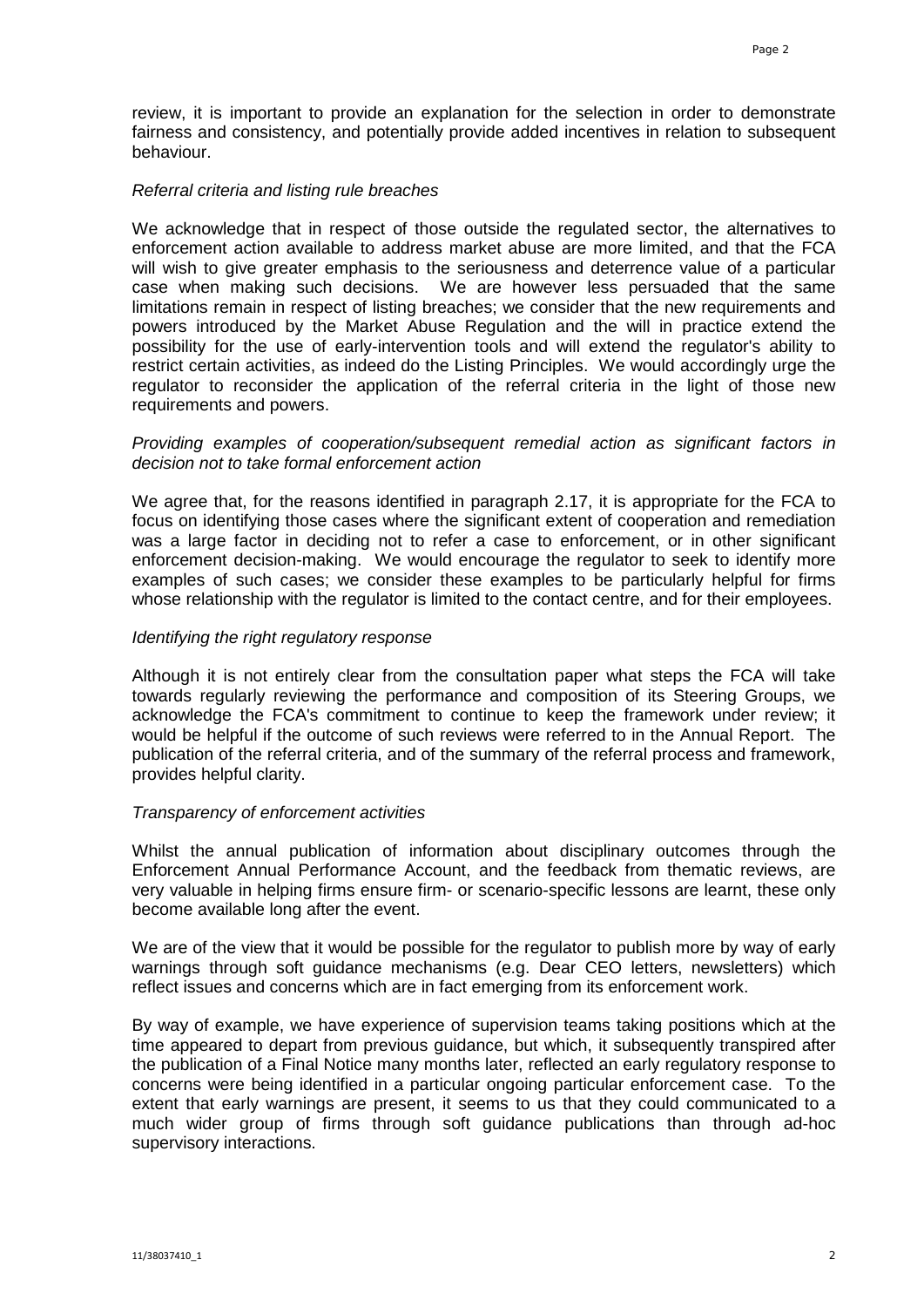We fully recognise the importance of ensuring that any such messages should not identify a firm or individuals subject to investigation or ongoing enforcement action. It seems to us that the risk of identification through the publication of warning notice statements, which focus on specific conduct, may be higher than that to which the publication of generic Dear CEO and other soft guidance may give rise.

## **Q2: Do you have any comments on the proposed implementation of the Green Report?**

## *PRA*

We look forward to the publication of the PRA's enforcement referral framework later this year, and we welcome the fact that the referral analysis is to be structured to identify the firms and individuals in respect of whom the threshold for launching an investigation appears to be met, and then apply the referral criteria to each potential subject. We also consider that having decisions to open investigations taken by joint decision of the Head of the Regulatory Actions Division and the Head of Division or Director of the supervisory area concerned ensures a suitable level of seniority within the PRA.

# *FCA*

We welcome the fact that the Enforcement Referral Document now includes a table setting out all potential subjects, and a summary of the circumstances and reasons why a firm or individual is or is not being referred. Although the FCA's arrangements provide for decisions to be taken at a less senior level than those of the PRA, we acknowledge that this reflects both the difference in their regulatory objectives and the substantially larger population of firms within the FCA's enforcement remit.

## **Q3: Do you agree with the approach outlined above? Are there any particular adjustments that you consider should be made in respect of the process of involving supervisors in the investigation phase?**

We consider that the approach outlined by both the PRA and the FCA should serve to enhance cooperation between the regulators in enforcement investigations. We consider that there should be a degree of flexibility in the timing of the proposed quarterly meetings, in order to accommodate specific developments or milestones in the investigation phase, and to ensure that these meetings are meaningful in terms of progressing the case.

We agree that the inclusion of standing agenda items to review the appropriateness of the proposed scope of, or of continuing with, the investigation, and to consider potential new subjects arising for investigation, and of maintaining a record of the reasons for the decisions taken. We would urge the regulators to inform subjects promptly of any decision not to continue with an investigation into their role, both as a matter of fairness, and in view of the ongoing requirements on regulated authorised persons (potentially to be extended to all regulated firms) to make annual assessments of fitness and propriety in respect of their senior managers and certified persons.

## **Q4: Do you agree that the PRA and the FCA should identify the information requested by each regulator within the same information request?**

Yes – whilst we welcome the use of "joint" requests for information, we consider that identifying the information requested by each regulator enables the requesting investigator to demonstrate that the test which is the pre-condition for the exercise of the relevant statutory powers is met (e.g. whether the information requested is relevant to, or the requirement is necessary or expedient for, the purposes of the investigation).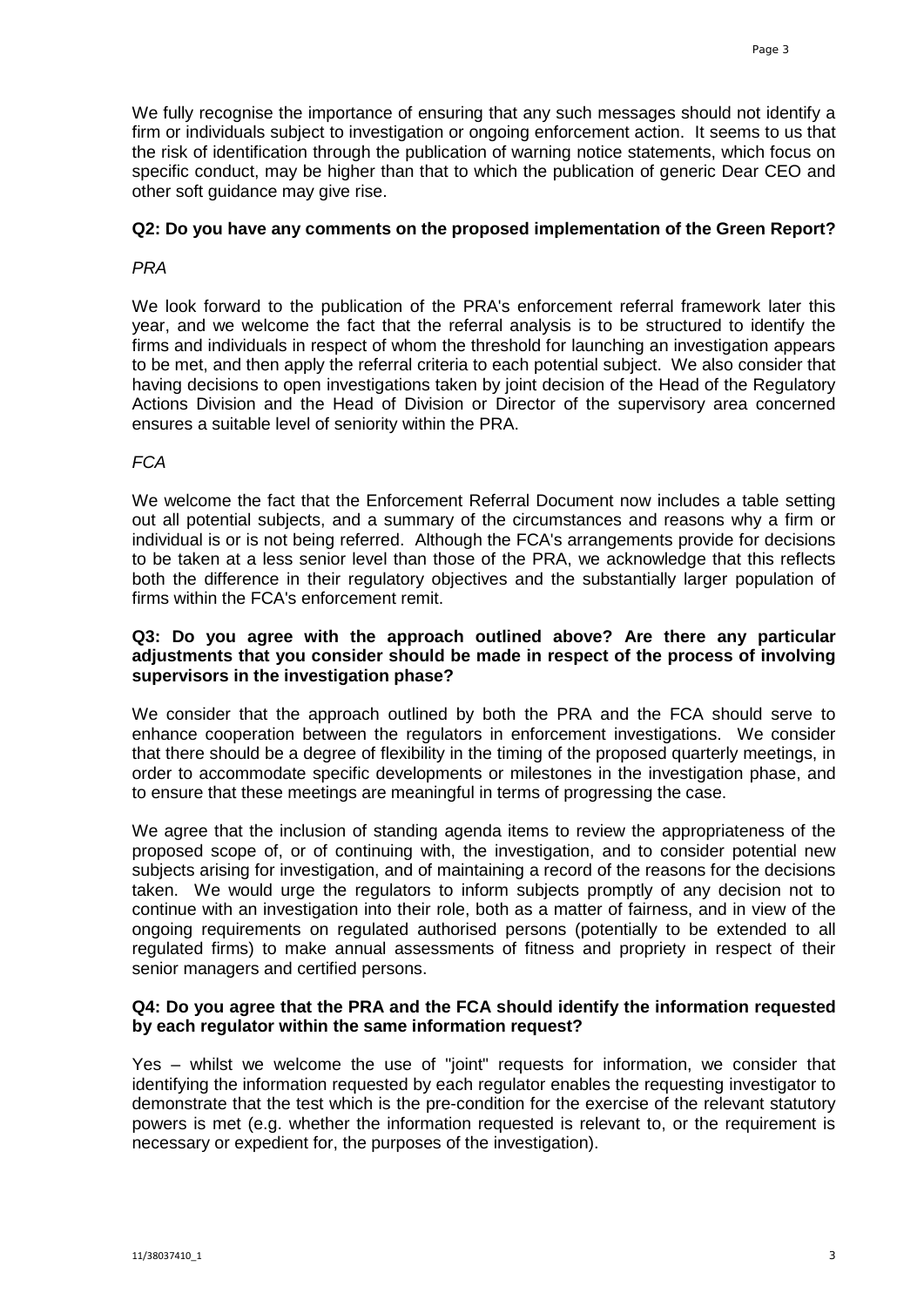# **Q5: Do you agree with the above approach in respect of the initial notice of investigation?**

The provision of more information in conjunction with, or as part of, the Memorandum of Appointment of investigators would be most welcome. Having an understanding of the breaches alleged and an explanation of the context and matters said to give rise to those breaches, together with an explanation of the criteria relied on in reaching to the decision to refer, will assist the subjects in understanding both the case being made, increase the potential for constructive scoping, and also serve to facilitate more meaningful settlement discussions at an earlier stage.

It would be helpful, particularly in cases where one firm appears to have been singled out for enforcement as a result of behaviour which may be prevalent across a wide number of peers, for the explanation of the decision to refer to highlight the factors which led to that firm being referred, and not others.

## **Q6: Do you agree with the regulators' proposals around the scoping meetings?**

We agree that, in principle, scoping meetings would be more meaningful if they take place once investigators are in a position to share their indicative plans on the direction of the investigation and the timetabling of key milestones. We also agree that the regulators should retain some flexibility, as some subjects may benefit from an explanation of the process at an earlier meeting, recognising that discussion of timetabling and scope may then need to be dealt with at a later stage.

It remains also critical that firms and individuals should be able to discuss the practical implications of proposed document retention and production requests with the investigation team at an early stage. Whist we recognise that this generally happens, there have very occasionally been instances of requests so wide or so time constrained that compliance is simply practically unfeasible – these issues are generally readily resolvable but we would be concerned if later scoping meetings were to result in this becoming a more frequent issue.

## **Q7: Pending consideration of whether it may be appropriate expressly to incentivise admissions at scoping meetings (in the context of the FCA's forthcoming review of its penalty policy and the PRA's forthcoming review of its settlement policy), do the regulators' current approaches to discounts for early settlement provide sufficient incentive for early admissions at scoping meetings?**

We do not think that the discounts for early settlement provide a significant incentive for early admissions at the scoping meeting stage. Currently, the subject of an investigation generally does not have sufficient information at this stage to assess the nature of the case being made against them or to understand the full extent of the misconduct alleged.

Admissions should be made on a fully informed basis. We are aware of instances of early admissions having been made in the context of anti-trust/competition leniency applications, in respect of alleged breaches, which ultimately were not established as breaches in other contested proceedings. We recognise that it is possible that the furnishing of additional information at the point of issuing the Memorandum of Appointment will be of some help to the subject in this context.

However the importance of balancing the desirability of a quick resolution and a proper understanding of the extent of the misconduct alleged is not solely an issue for the regulator, and is fundamental to a fair process.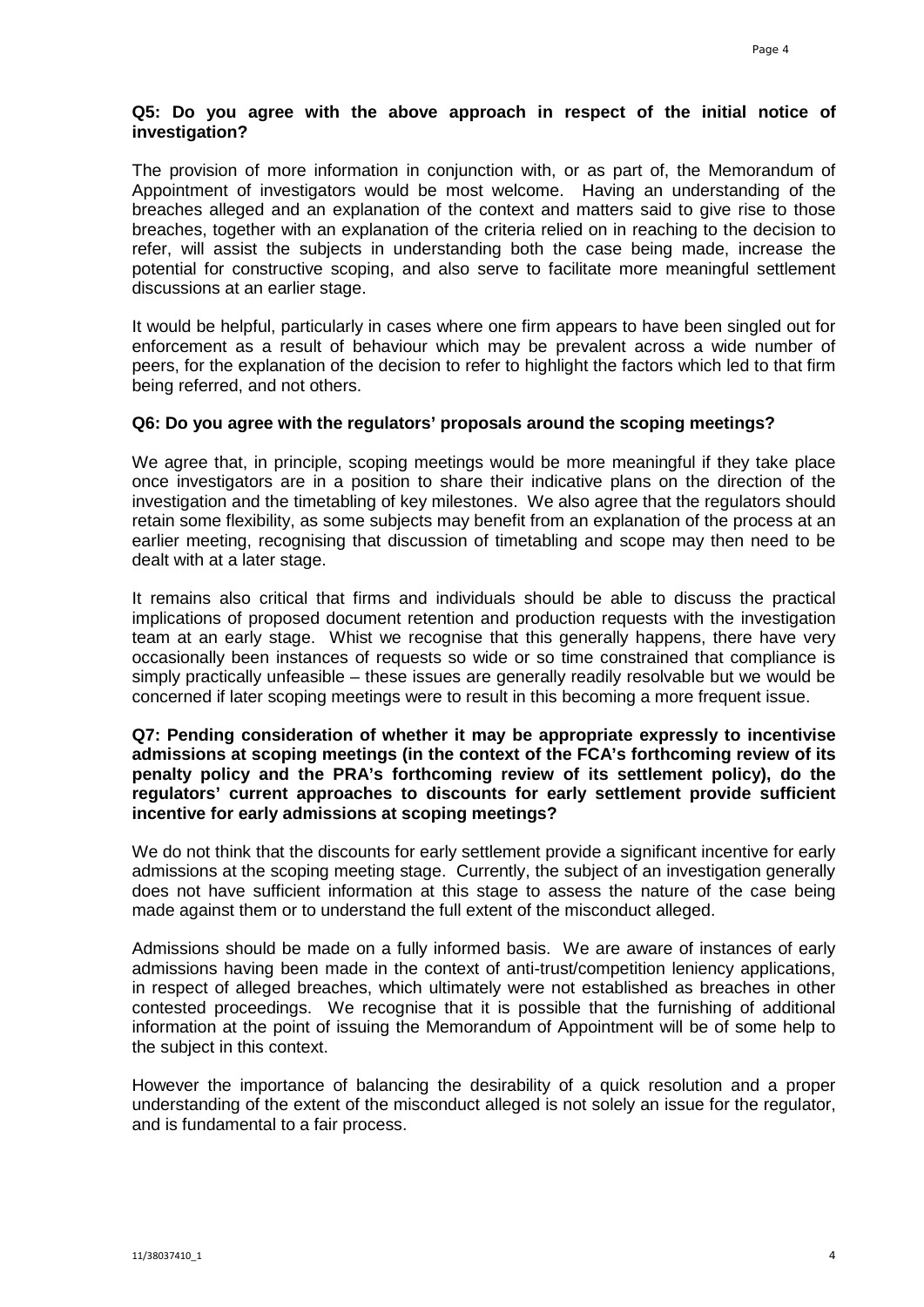## **Q8: Do you agree with the above approach to supervisory involvement in enforcement investigations?**

We agree that it is helpful that supervisors of relationship-managed firms should ordinarily attend scoping and progress meetings with the firm under investigation, and that the extent of information already held by supervisors should be checked to avoid unnecessary information requests being sent to the firm. Even where the firm under investigation does not have a dedicated supervisory contact, there may well be merit in involving the head of the relevant specialist sector team, to enable investigators to draw on the supervisory team's expert knowledge.

### **Q9: Do you agree with the above approach to periodic updates in the context of enforcement investigations?**

The proposal to provide periodic updates or state of play meetings on a regular, at least quarterly basis, covering progress to date, next steps and indicative guidelines, should provide a helpful degree of transparency - as indicated at question 3 above, the timing should allow for some degree of flexibility to enable the updates to be as meaningful as possible. The proposal to hold these meetings or updates with both regulators in joint investigations and to coordinate the respective enforcement processes where possible is welcomed.

## **Q10: Do you agree with the proposed approach set out above to constructive engagement in the context of enforcement investigations?**

We are supportive of the ongoing involvement of senior staff throughout an investigation, and of the proposal to provide training to enforcement staff, including investigators, who are PRA/FCA employees. We believe that these steps, together with the FCA's commitment to ensuring the right level of experience in each investigation team, should help to maintain consistency of, and confidence in, the enforcement process.

#### **Q11: Do you agree with the proposed list as constituting those factors that the regulators will take into account in considering whether to grant an extension of time to respond to a PIR or warning notice, in full or in part? Are there any further factors that you consider should be taken into account?**

We agree that the legal and factual complexity of the case, and the existence of factors outside the subject's control that would materially impact on its ability to respond within the period, should be taken into account. Whilst having had a genuine opportunity to respond to the PIR may be relevant, it will not where the regulator's case has changed materially from the case set out in the PIR. The list of factors is presently framed as being non-exhaustive and we believe this to be the correct approach. Applications for extension should be considered on the individual merits of each case and there may be material factors which are entirely personal to the subject (absence, timing of service of the PIR/warning notice) which might militate for an extension.

## **Q12: Do you agree with the proposed changes to the pre-Stage 1 process?**

The proposal that the FCA should provide advance notification of stage 1 is helpful and enables both the FCA and the subject to make the necessary arrangements. The inclusion of preliminary meetings as part of this pre-Stage 1 process – providing the subject with a summary of the key legal and factual bases of the case (including an update on any changes to the FCA's case following the PIR or the provision of the draft warning notice) and identifying the key evidence the regulator relies on  $-$  is critical to ensure the focus and effectiveness of the Stage 1 process, and to help identify any potential factual errors.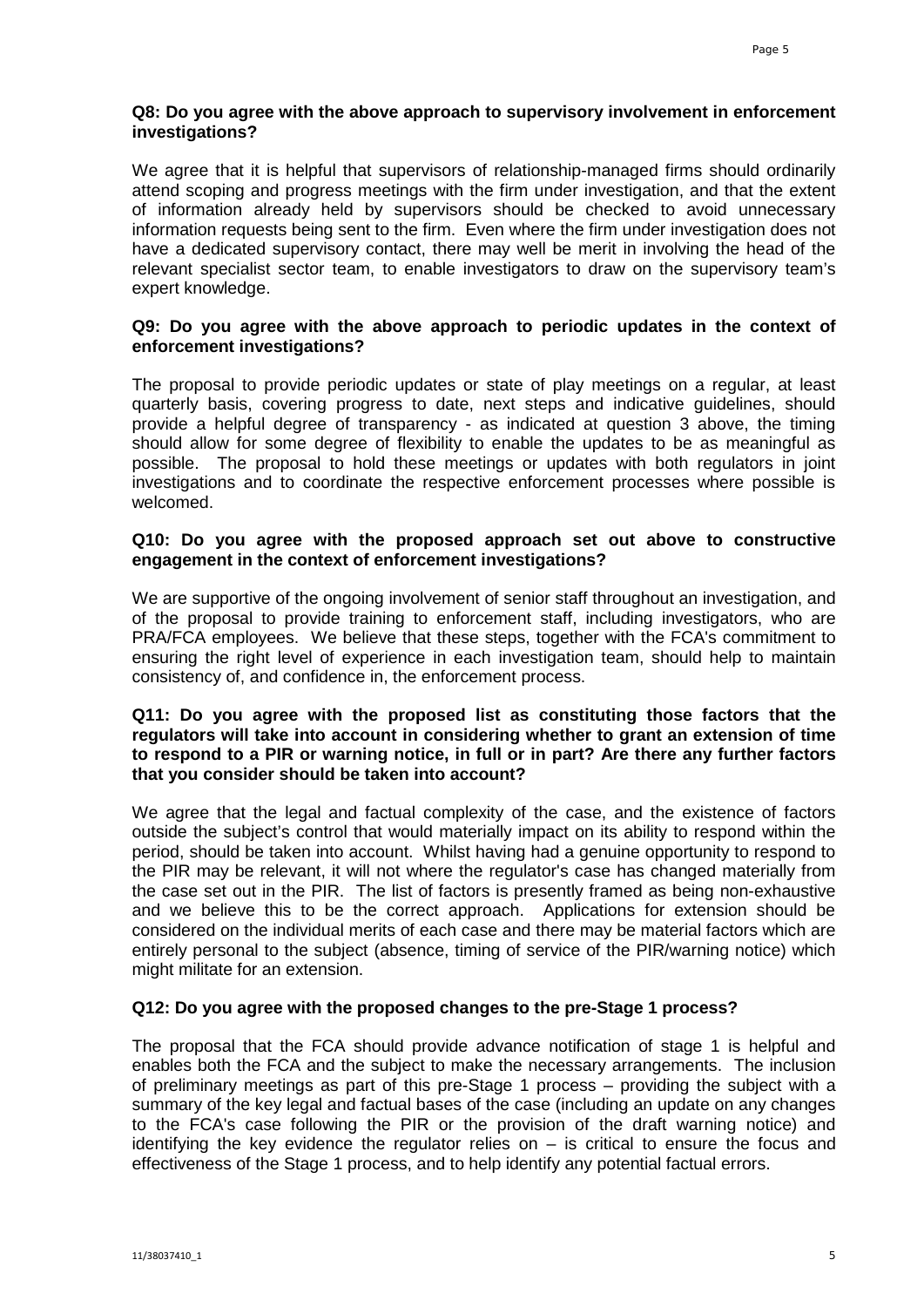## **Q13: Do you have any comments on the proposed approach to the information provided at Stage 1?**

We believe that it would be helpful to identify at as early a stage as possible the key evidence on which the FCA's case relies in order to assist the subject to make an informed decision about whether to resolve disputed allegations by agreement. For consistency of approach, this might be done by schedule or spreadsheet referencing the relevant material.

We recognise that having identified that evidence, there would not be an expectation that the FCA should furnish copies of evidence which the subject has, or has already had, access to.

We note however that a firm will not always have had access to transcripts of interviews conducted with its employees and that such material can be voluminous and time consuming to review. Where the volume of material previously not seen by the subject is considerable, then it would be helpful to have that material in advance of the formal triggering of stage 1; alternatively consideration should be given to extending the stage 1 period (see 17 below).

## **Q14: Do you agree that the FCA should amend DEPP and EG to make provision to contest penalty only before the RDC?**

Yes. We support the proposal to amend DEPP and EG to make provision for partially contested cases, and for the availability of the settlement discount in respect of such cases. We believe that this should assist in streamlining the enforcement process in suitable cases. We also consider that having the appropriate outcome determined by a decision maker at greater remove from, and not involved in the supervision of, the investigation team involved in developing the case theory, and establishing the evidence to support it, would enhance confidence in and transparency around the penalty process and incentivise earlier resolution.

## **Q15: Do you have any comments on the proposed framework and procedure for contesting penalty only?**

We are not entirely clear on how the FCA envisages the sequencing of the proposed procedure.

We understand that the focused resolution agreement would include agreement by the FCA and the subject that they will not seek to contest the facts and liability as set out in the warning notice when making representations to the RDC or on any subsequent reference of the matter to the Tribunal. Plainly, in order to reach that agreement, the subject must know what the warning notice will say.

However, the paper also suggests that if the SDMs accept the resolution, they will then give a warning notice setting out the facts and liability, and effectively set out the FCA's submissions on penalty. RDC will then make any necessary arrangements for representations. The SDMs will also consider whether or not to publish information about the warning notice after consultation with subject. This suggests that the issuance of the warning notice in fact post-dates at least the agreement in principle to, if not the execution of, the focused resolution agreement.

Draft DEPP 5.1.8C G suggests that the focused resolution agreement **may** refer to a draft of the proposed warning notice. We also note that DEPP 6.7.3(2) provides that the communication of the FCA's assessment of the appropriate penalty for the purposes of DEPP 6.7.3 G(1) will not be in a prescribed form but *may* include the provision of a draft warning notice.

Plainly, in order to agree to all relevant issues of fact and all issues as to whether those facts amount to a breach (or more than one breach) as alleged in a warning notice issued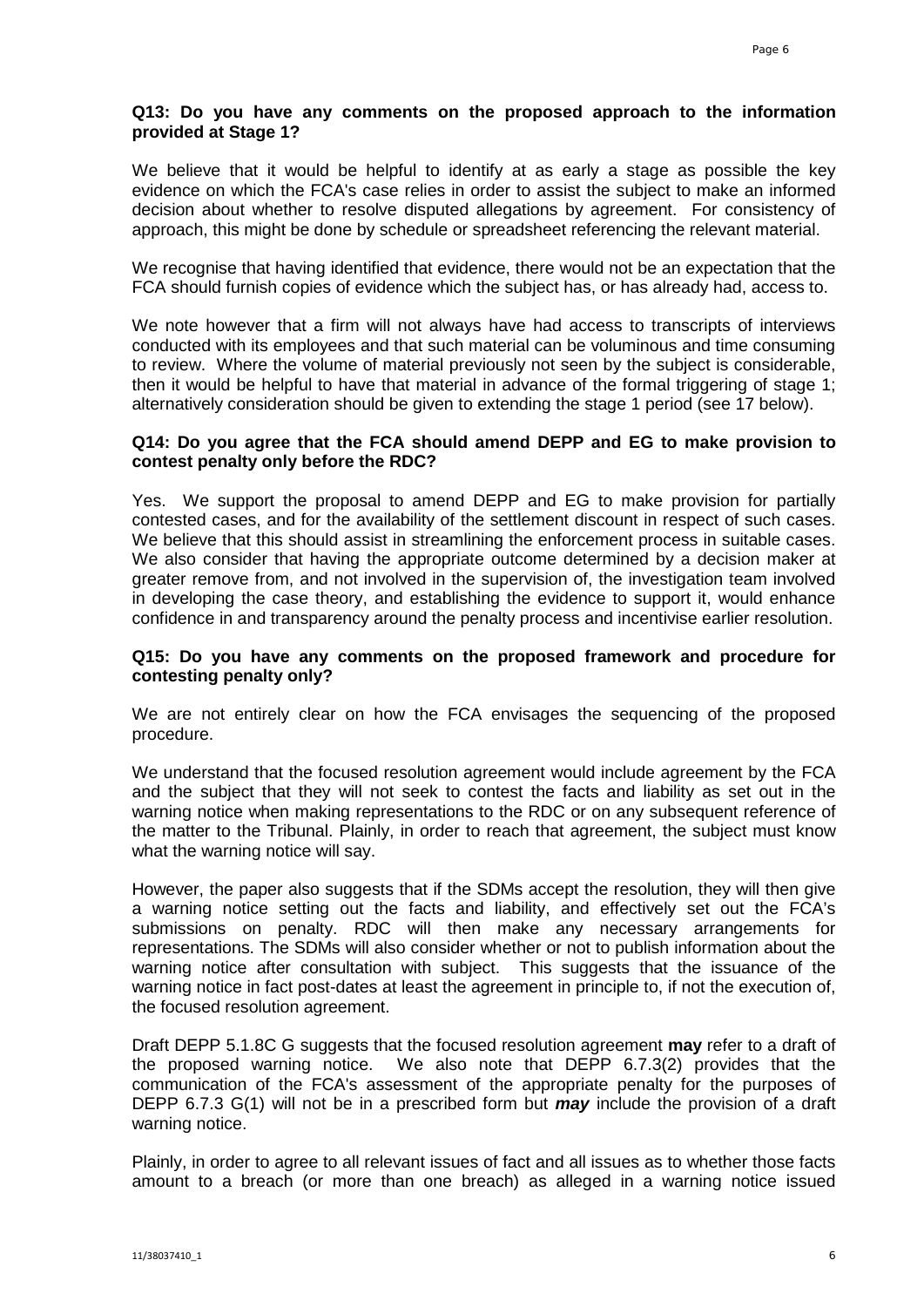following the signature of the focused resolution agreement, the subject must have assurance regarding the text of the warning notice to be issued in so far as it relates to facts and liability in respect of breach or breaches. That text should accordingly be appended to the focused resolution agreement and the regulator must commit to that text. We assume that this is in fact the intention, given that both the FCA and the subject will be waiving their rights to depart from the agreed position as set out in the focused resolution agreement.

With regard to the decision to publish a warning notice statement, we infer that the intention is that the subject would have the same rights to be heard on the issue of publication as in any other case. It seems to us however that it should be possible to reach an agreement regarding the issue of publication as part of the focused resolution agreement process, and that the subject should have certainty about what the regulator proposes to say **before** waiving its rights.

In making representations on penalty, it should be open to the subject to lead evidence of facts over and above the agreed facts before the RDC in support of representations in mitigation relation to the determination of the appropriate outcome – for example facts regarding personal hardship - although we recognise that such facts should not be inconsistent with the agreed facts.

## **Q16: Do you have any comments on Alternatives 1 and 2?**

It seems to us that the alternative proposals put forward by the FCA could also yield benefits in terms of efficient and swift resolution, and potentially providing more detailed and earlier guidance for firms and individuals.

The alternative proposals envisage a partially contested process in relation to:

• Cases where there is agreement on all relevant facts but not on whether they amount to a breach, in respect of which the RDC would have discretion to award a discount within a specified range (e.g. 15% - 30%):

It seems to us that in such a case the issues in dispute will have been considerably narrowed, such that the RDC's decision would be limited to assessing whether the agreed facts amount to one or more breaches. If they do not, then the matter of penalty does not arise at all. If they do amount to some or all of the breaches alleged, then the question of penalty – and therefore potential discount – would fall to be determined by the RDC. In determining a potential discount, the RDC would make an assessment of the value of the saving in resource achieved by the early agreement as to the facts, and exercise its discretion in applying a discount within the specified range. We believe that in practice such cases would be relatively rare.

• Cases involving a greater range of contested issues that could still leave a number of issues of fact, liability and penalty unresolved, in respect of which the RDC would have discretion to award a discount within a broader specified range (e.g. 0% - 30%).

We recognise that in relation to this categories in particular, the question of the credit which should be given to a subject by the RDC is more complex, and, depending on the extent of issues in contention, that the potential saving in resource would be reduced. It seems to us nevertheless that it should be possible to agree a list of agreed issues of fact and liability, and a list of the facts and liability still in contention, in advance of the hearing.

It seems to us that both the FCA and the subject would be likely to be able to make a meaningful assessment of the saving in resource and time, if any, achieved through the early agreement of a material number of facts and issues. Whilst the assessments might diverge somewhat, we believe that the RDC would be well positioned to consider those views, and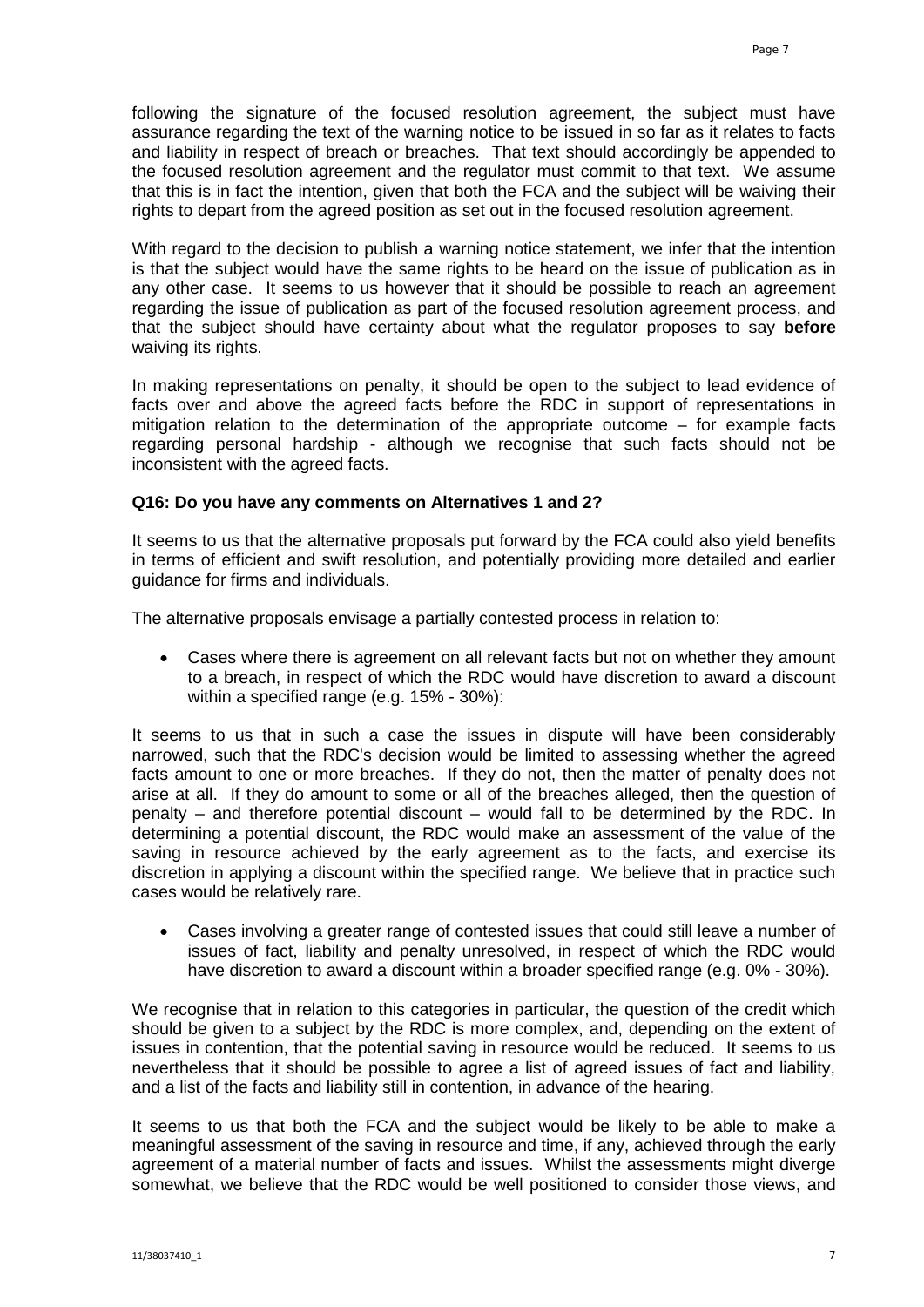taking into account the contested matters it did hear and determine, make its own assessment the credit that should be given for those early admissions.

We recognise that the RDC is bound by FCA policy and must therefore interpret provisions in accordance with the FCA's view, and accordingly we acknowledge that where the issue in contest is purely a matter of legal interpretation, that would fall to be referred to the Upper Tribunal or the Court of Appeal, although the question of penalty might then be referred back to the regulator.

### **Q17: Do you have any comments on this approach to extending Stage 1?**

We agree that in complex cases a longer Stage 1 period will be appropriate. We consider that complexity should be considered on a case by case basis, and we would add to the examples of complex cases those cases which are extremely factually complex and in which the subject is presented with a considerable volume of material previously unseen by them which cannot sensibly be reviewed within a 28 day period – which is arguable a factor outside the firm's or individual's control and which would materially impact their ability to engage in settlement discussions in the Stage 1 period.

We agree that withdrawal of the Stage 1 letter is likely to be the more appropriate course in cases where new information has come to light that would materially affect the FCA's findings or proposed disciplinary outcome making the previously-set Stage 1 period unreasonable.

## **Q18: Do you have any comments on our proposed approach to implementing the Review's recommendations on representations in settlement discussions?**

We welcome the proposed amendment of EG to confirm the engagement of senior members of staff in discussions, by acting as the case sponsor, and liaising where appropriate with the settlement decision-makers and by attending a without prejudice meeting during discussions or arranging for the attendance of an appropriately senior FCA representative.

#### **Q19: Do you have any comments on the proposed discounts for partly contested cases? In particular, should there be a difference in discount between cases that settle fully and those that contest penalty only?**

We agree that a 30% settlement discount should be available for cases that in which only the decision as to the appropriate outcome is referred to the RDC for determination. This aligns squarely with the approach to guilty pleas in criminal proceedings, and we do not consider that there should be a difference in discount between cases that settle outright, and those that refer the determination of outcome to the RDC.

#### **Q20: Do you agree with the proposal to accept the Review's recommendation to abolish Stage 2 and Stage 3 discounts?**

We do not agree that the Stage 2 and Stage 3 discounts should be abolished. We recognise that these are relatively infrequently used, but we believe that the availability of this sliding scale reflects benefits which inure to the regulator through early resolution - enabling other cases to be disposed of more expeditiously, saving of resource and cost, and potentially of witnesses from the concern about having to give evidence. We are also aware that in some large and complex institutions, or in complex cases, the Stage 1 period does not always afford the subject sufficient time to complete its decision-making process about whether to resolve disputed allegations by agreement.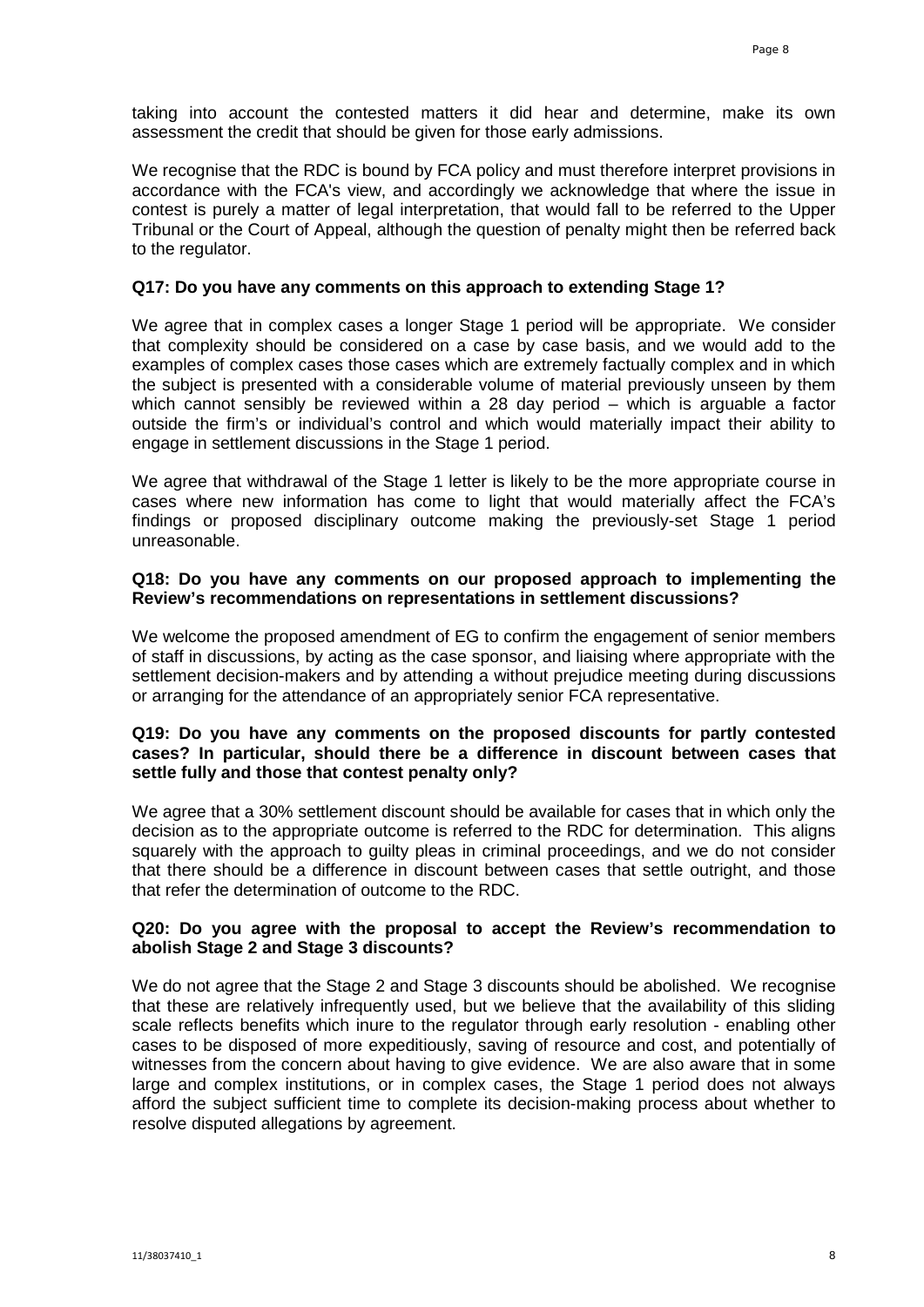## **Q21: Do you agree with the proposed approach to ongoing settlement review?**

We support the proposal that the RDC should monitor of the effectiveness of the recommended changes to the settlement process, identify any settlement process lessons to be learned, and make generic public recommendations. We strongly believe that this should assist in ensuring consistency, and, through publication of the RDC's report, enhance transparency.

## **Q22: Do you agree with our proposal for access to the Tribunal without representations being made to the FCA's decision maker?**

We support the proposal to formalise the ability of a subject to access to the Tribunal without representations being made to the FCA's decision maker and agree that it would be helpful to draw attention to this option in the letter accompanying the warning notice. It would also be helpful for this option to be highlighted on the FCA's website in the section explaining the Enforcement process.

We recognise that where an enforcement case has more than one subject, it is not inconceivable that an individual might opt for direct Tribunal access while others do not. We anticipate that in such circumstances the FCA would propose to defer publication of the Decision Notice in respect of that individual until the point at which it would propose to make a warning notice statement in respect of the remaining subjects, but it would be helpful if the FCA would clarify what its approach would be.

## **Q23: Do you consider that there are other matters that the RDC could usefully report on?**

We support the proposal that the RDC should publish its report not only on its operational performance, including the time taken to deal with contested cases following submission of papers by investigators, but also on its review of its membership, and the sufficiency of its resource, alongside the FCA's Annual Report. It would also be helpful to publish feedback on its review of the effectiveness and fairness of the revised settlement process from the perspective of all interested parties and the extent to which it contributes to a consistency of approach.

## **Q24: Do you agree with the proposal that, usually, the panel that gave a warning notice will be the same panel that considered representations and decided whether or not to give a decision notice?**

We would be disappointed if the FCA were to amend DEPP 3.2.3G as proposed. We note that no explanation or justification is proffered for the change proposed, although we do recognise that there is a cost in maintaining a large panel. The current provision already gives the RDC flexibility to adapt its approach on a case by case basis. We believe that the present guidance serves to underscore the perception of the RDC's independence from the enforcement team by ensuring that the panel which considers representations and determines whether or not to give a decision notice should include at least one person who did not first propose the decision (through the issue of the warning notice). This perception is important to ensuring confidence in the process, and could be particularly beneficial in ensuring the success of the proposal for the resolution of partially contested cases (alternatives 1 and 2). We also believe that there can be real value in bringing a fresh pair of eyes to the decision.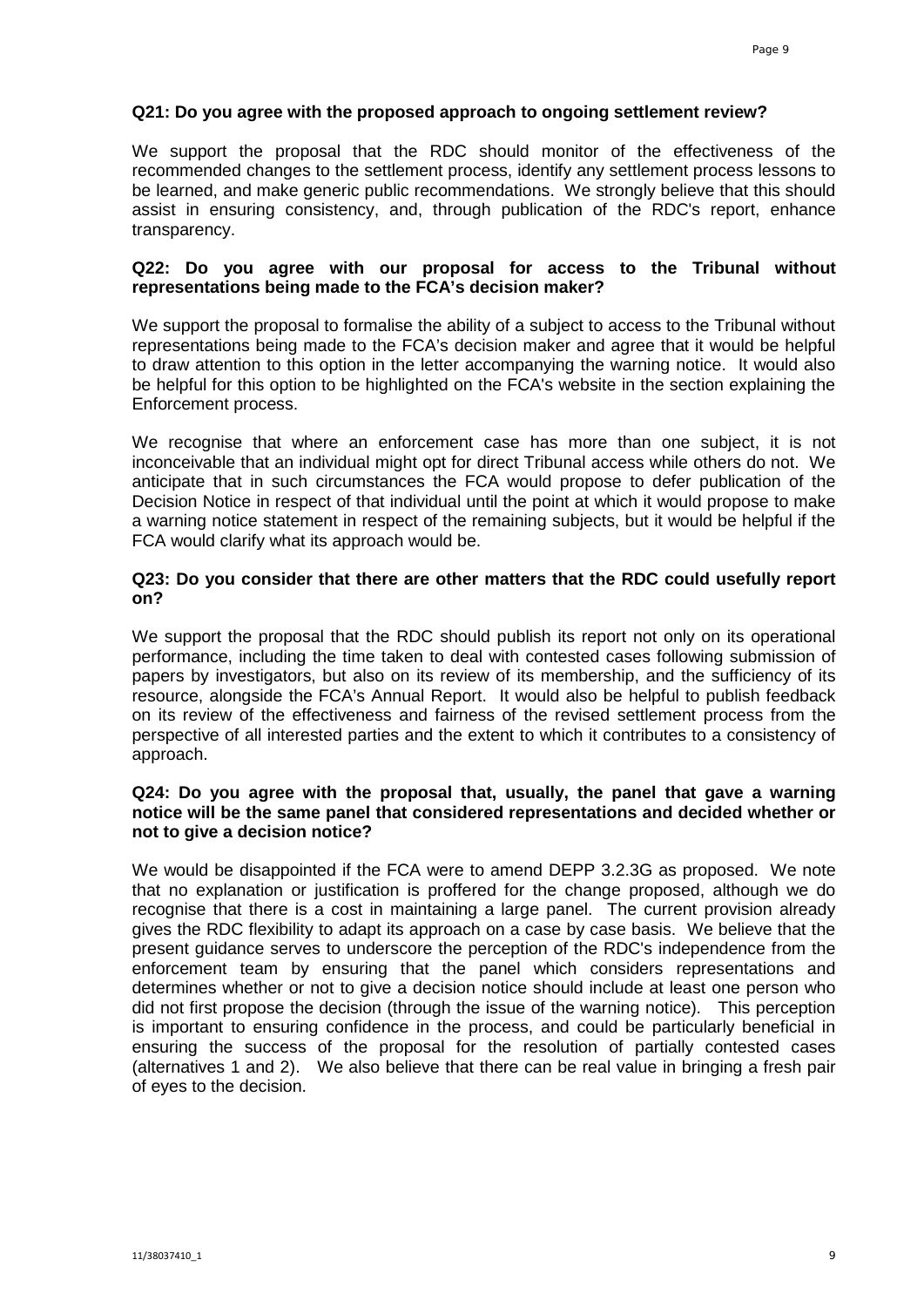If amendment is necessary, we would suggest that DEPP 3.2.3G should state that the composition and size of panels of the RDC may vary depending on the nature of the particular matter under consideration, and leave determination of the size and composition of the panel to the RDC chairman, taking into account its efficient operation and any specific experience needed in any particular case.

If you would find it helpful to discuss any of these comments then we would be happy to do so. Please contact Karen Anderson by telephone on +44 (0) 20 7466 2404 or by email at [Karen.Anderson@hsf.com](mailto:Karen.Anderson@hsf.com) in the first instance.

Yours faithfully

Kanisfedra

**Karen Anderson** *Chair, CLLS Regulatory Law Committee*

© CITY OF LONDON LAW SOCIETY 2016

All rights reserved. This paper has been prepared as part of a consultation process. Its contents should not be taken as legal advice in relation to a particular situation or transaction.